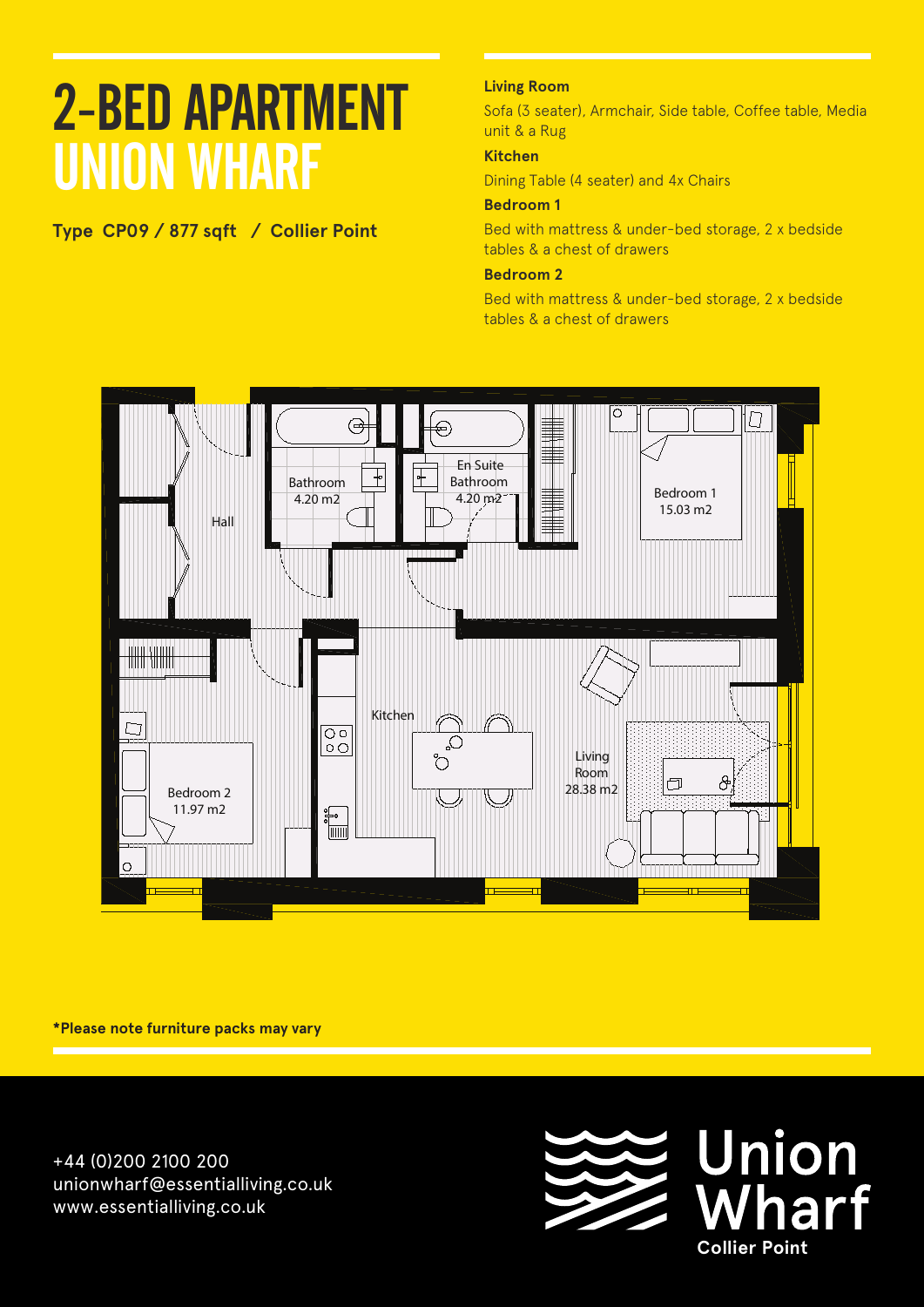## **Type CP09\_B / 877 sqft / Collier Point**

### **Living Room**

Sofa (3 seater), Armchair, Side table, Coffee table, Media unit & a Rug

### **Kitchen**

Dining Table (4 seater) and 4x Chairs

### **Bedroom 1**

Bed with mattress & under-bed storage, 2 x bedside tables & a chest of drawers

### **Bedroom 2**

Bed with mattress & under-bed storage, 2 x bedside tables & a chest of drawers



**\*Please note furniture packs may vary**

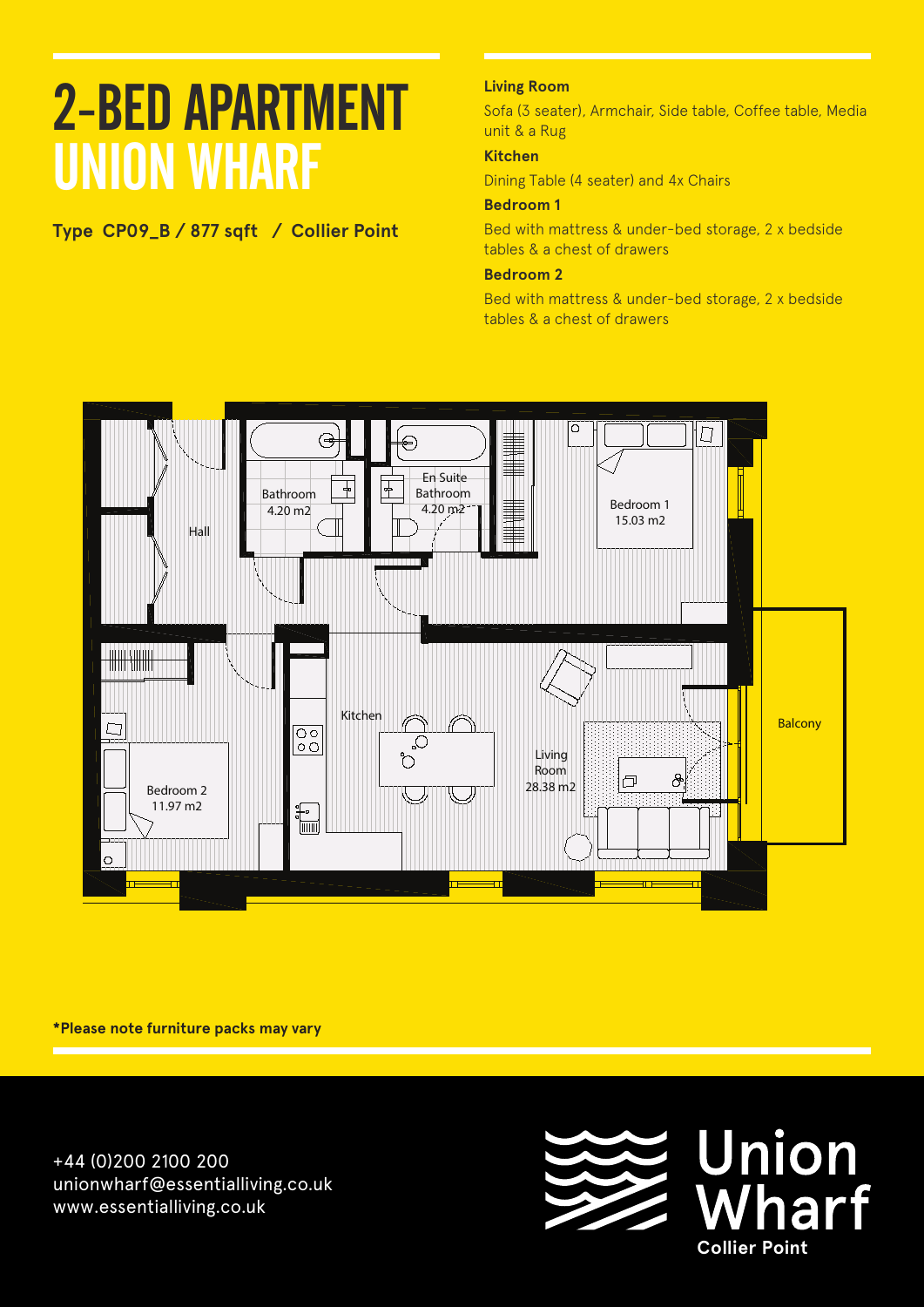## **Type CP02 / 822 sqft / Collier Point**

### **Living Room**

Sofa (3 seater), Armchair, Side table, Coffee table, Media unit & a Rug

### **Kitchen**

Dining Table (4 seater) and 4x Chairs

### **Bedroom 1**

Bed with mattress & under-bed storage, 2 x bedside tables & a chest of drawers

### **Bedroom 2**

Bed with mattress & under-bed storage, 2 x bedside tables & a chest of drawers



**\*Please note furniture packs may vary**

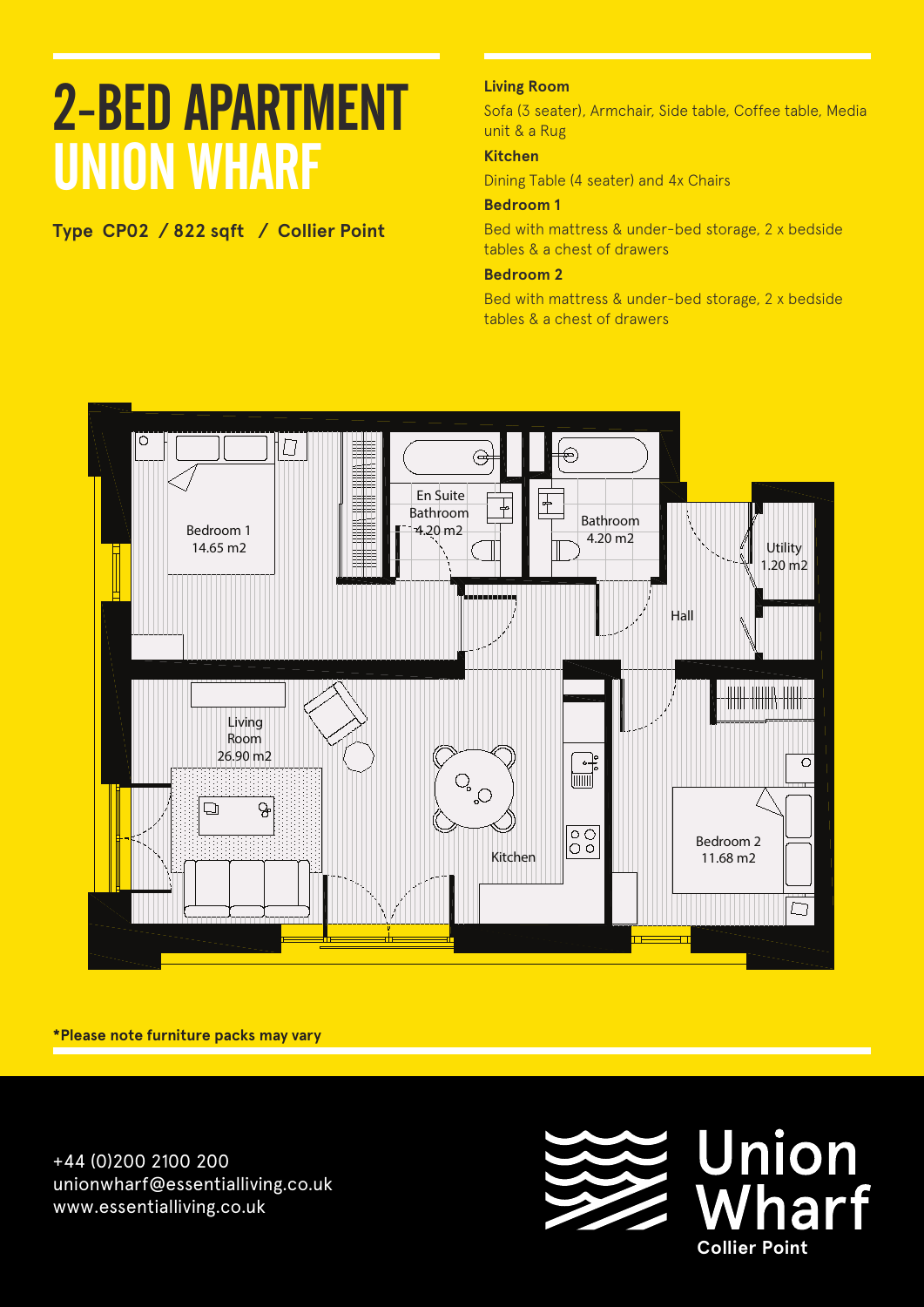## **Type CP02\_B / 822 sqft / Collier Point**

### **Living Room**

Sofa (3 seater), Armchair, Side table, Coffee table, Media unit & a Rug

### **Kitchen**

Dining Table (4 seater) and 4x Chairs

### **Bedroom 1**

Bed with mattress & under-bed storage, 2 x bedside tables & a chest of drawers

### **Bedroom 2**

Bed with mattress & under-bed storage, 2 x bedside tables & a chest of drawers



**\*Please note furniture packs may vary**

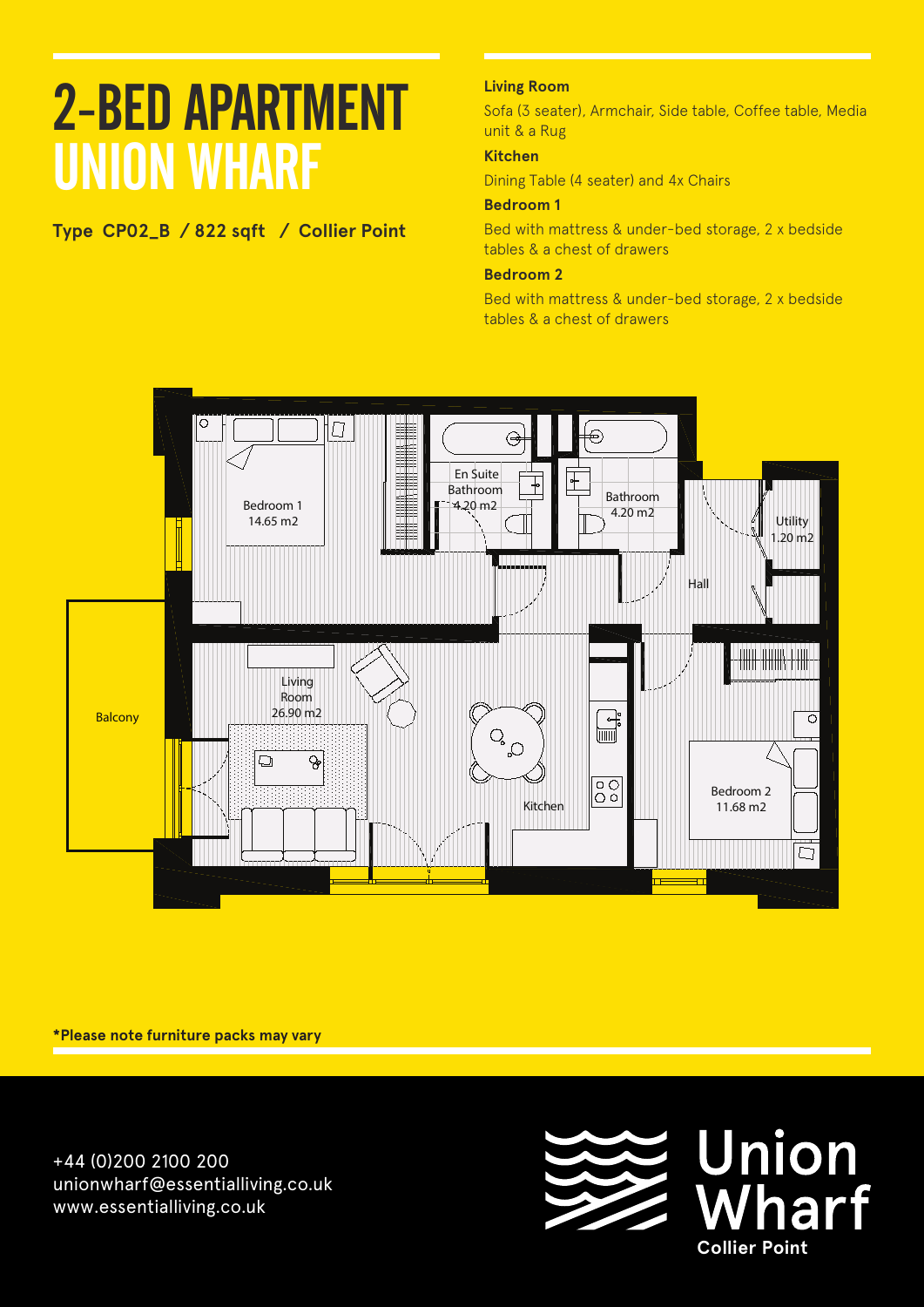## **Type CP06 / 880 sqft / Collier Point**

### **Living Room**

Sofa (3 seater), Armchair, Side table, Coffee table, Media unit & a Rug

### **Kitchen**

Dining Table (4 seater) and 4x Chairs

### **Bedroom 1**

Bed with mattress & under-bed storage, 2 x bedside tables & a chest of drawers

#### **Bedroom 2**

Bed with mattress& under-bed storage & 2 x bedside tables



**\*Please note furniture packs may vary**

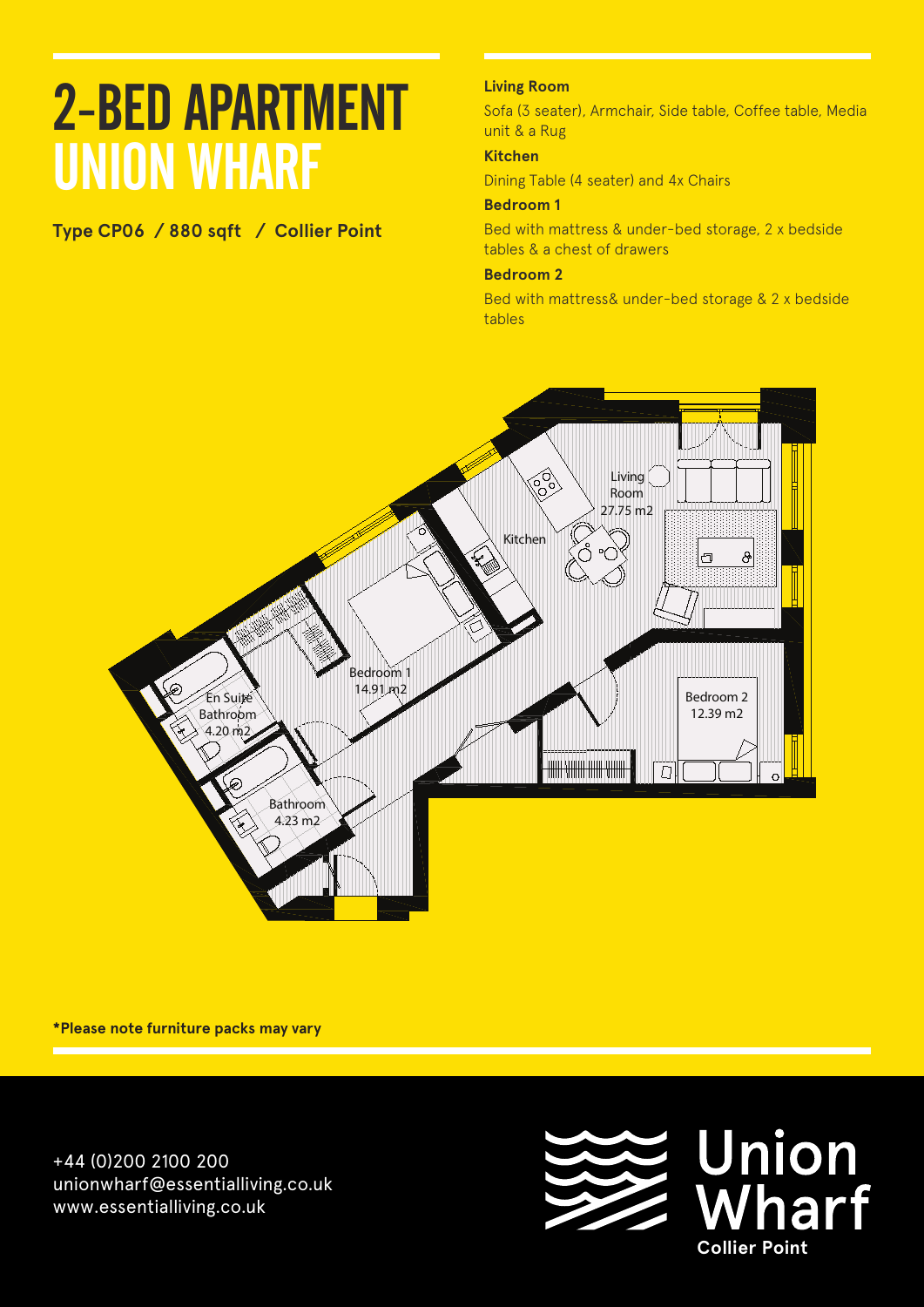# **Type CP06\_B / 880 sqft / Collier Point**

### **Living Room**

Sofa (3 seater), Armchair, Side table, Coffee table, Media unit & a Rug

### **Kitchen**

Dining Table (4 seater) and 4x Chairs

### **Bedroom 1**

Bed with mattress & under-bed storage, 2 x bedside tables & a chest of drawers

## **Floors: Level And A11**

Bed with mattress & under-bed storage & 2 x bedside<br>tables tables



**\*Please note furniture packs may vary**

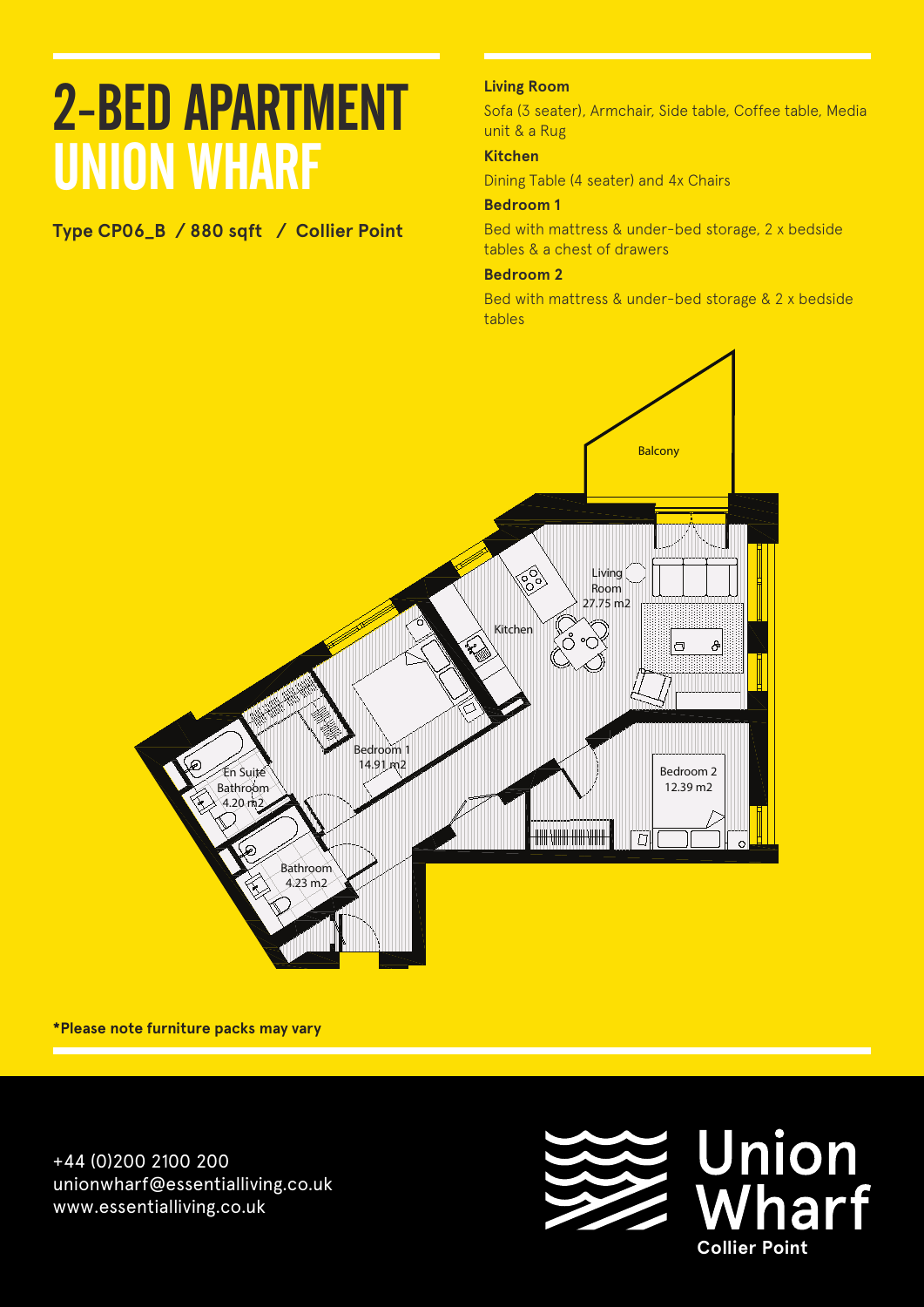**Type CP07 / 799 sqft / Collier Point** 

### **Living Room**

Sofa (3 seater), Armchair, Side table, Coffee table, Media unit & a Rug

### **Kitchen**

Dining Table (4 seater) and 4x Chairs

### **Bedroom 1**

Bed with mattress & under-bed storage, 2 x bedside tables & a chest of drawers

### **Bedroom 2**

Bed with mattress & under-bed storage & 2 x bedside tables



**\*Please note furniture packs may vary**

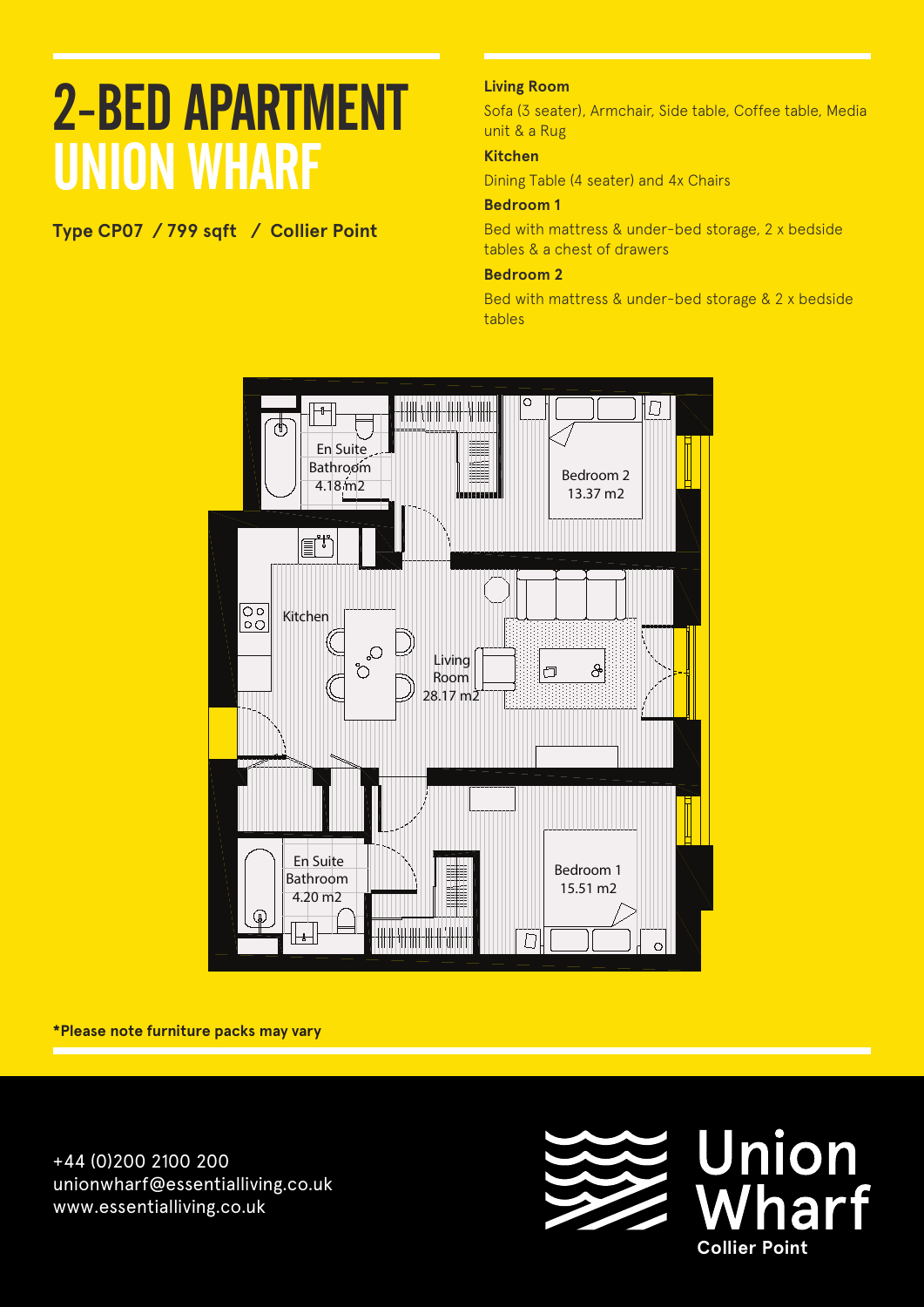## **Type CP07\_B / 799 sqft / Collier Point Apartment A 103**

### **Living Room**

Sofa (3 seater), Armchair, Side table, Coffee table, Media unit & a Rug

### **Kitchen**

Dining Table (4 seater) and 4x Chairs

### **Bedroom 1**

Bed with mattress & under-bed storage, 2 x bedside tables & a chest of drawers

### **Bedroom 2**

Bed with mattress & under-bed storage & 2 x bedside tables



**\*Please note furniture packs may vary**

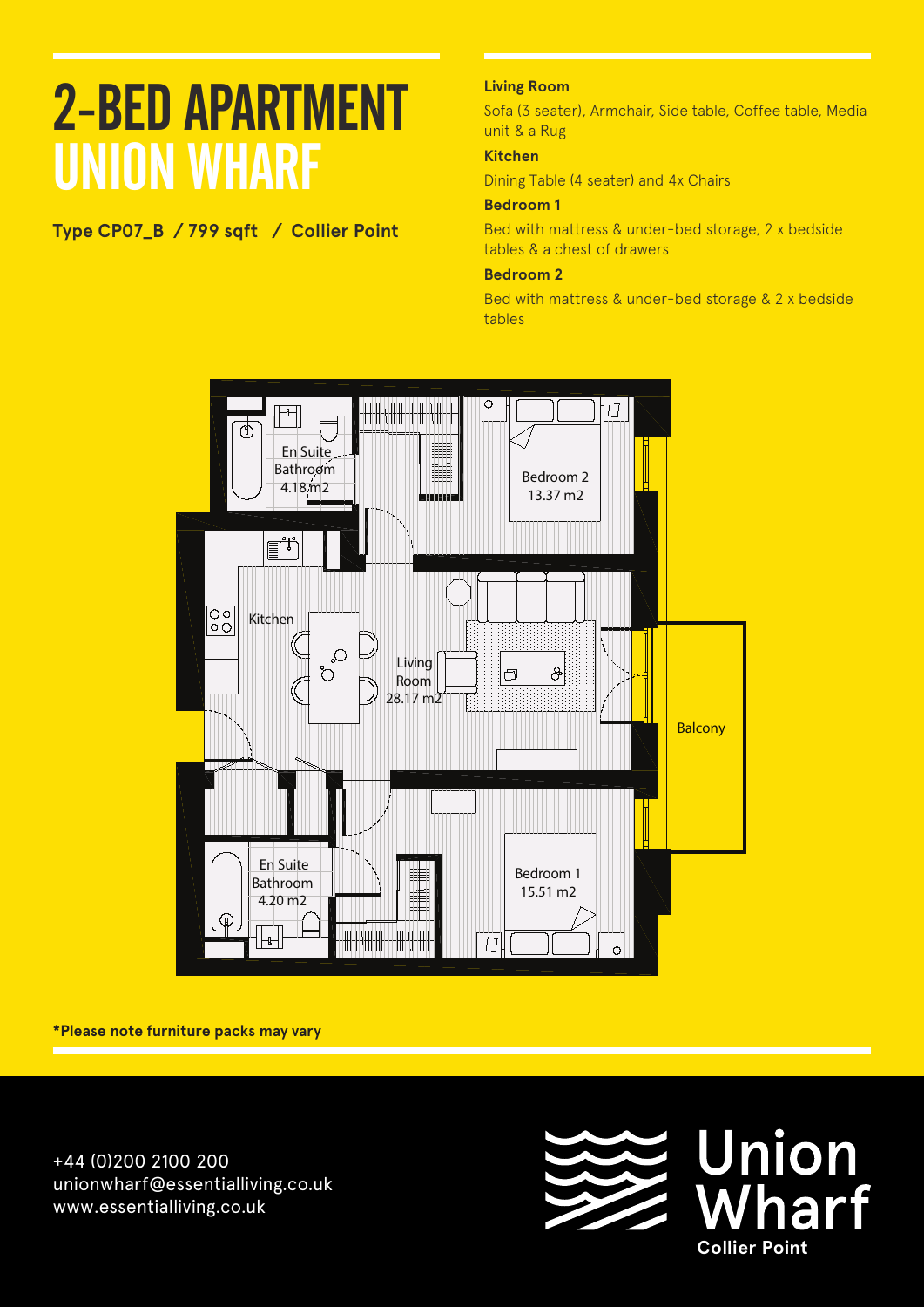# **Type WHO6 / 755 sqft / Walton Heights**

### **Living Room**

Sofa (3 seater), Armchair, Side table, Coffee table, Media unit & a Rug

### **Kitchen**

Dining Table (4 seater) and 4x Chairs

### **Bedroom 1**

Bed with mattress & under-bed storage & 2 x bedside tables

### **Bedroom 2**

Bed with mattress & under-bed storage, 2 x bedside tables & a chest of drawers



**\*Please note furniture packs may vary**

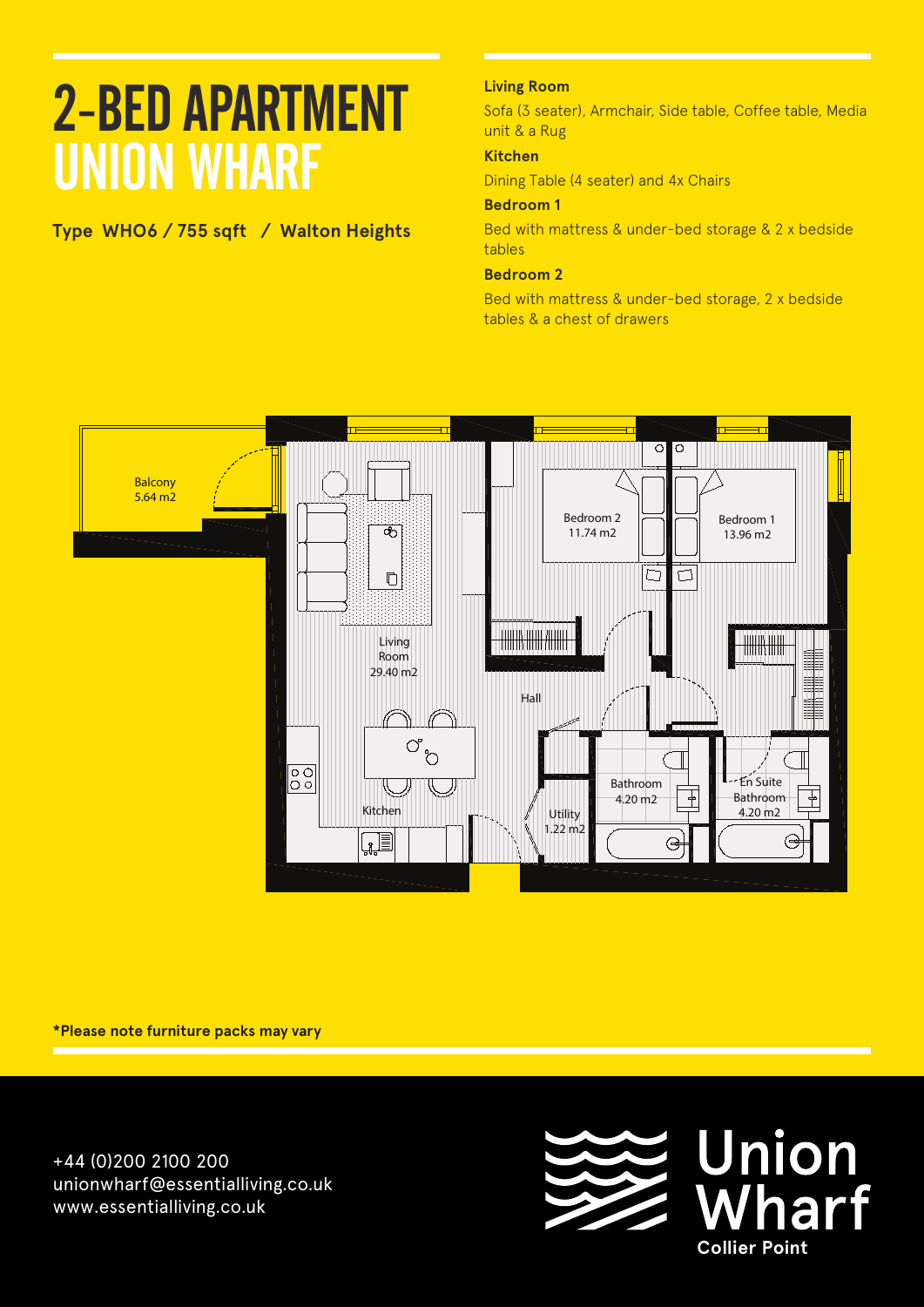## **Type WH03 / 782sqft / Walton Heights**

### **Living Room**

Sofa (3 seater), Armchair, Side table, Coffee table, Media unit & a Rug

### **Kitchen**

Dining Table (4 seater) and 4x Chairs

### **Bedroom 1**

Bed with mattress & under-bed storage & 2 x bedside tables

### **Bedroom 2**

Bed with mattress & under-bed storage, 2 x bedside tables & a chest of drawers



**\*Please note furniture packs may vary**